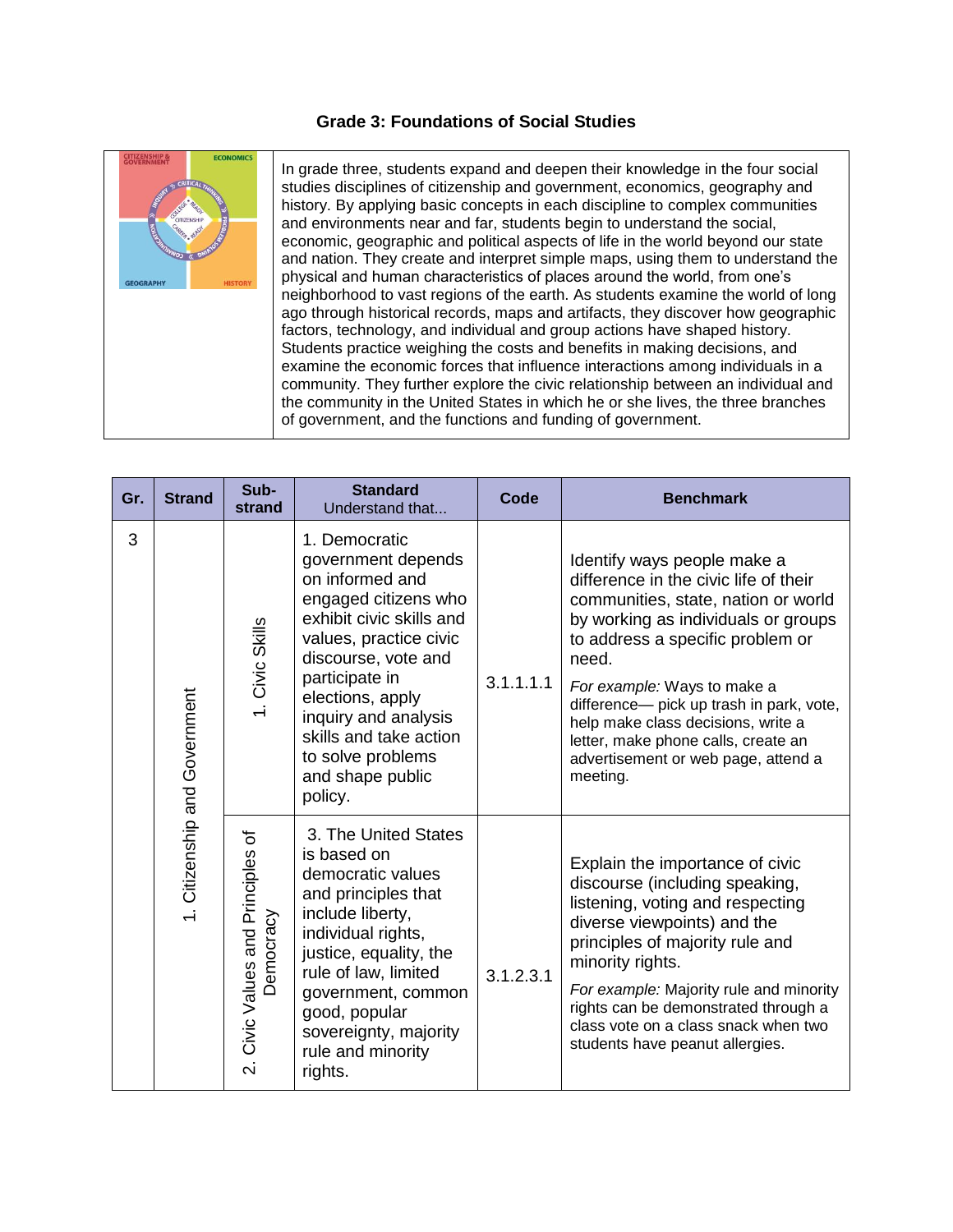| Gr. | <b>Strand</b>                           | Sub-<br>strand                                          | <b>Standard</b><br>Understand that                                                                                                                                                                                                                                                                          | <b>Code</b> | <b>Benchmark</b>                                                                                                                                                                                                                                                                                                                                                                                        |
|-----|-----------------------------------------|---------------------------------------------------------|-------------------------------------------------------------------------------------------------------------------------------------------------------------------------------------------------------------------------------------------------------------------------------------------------------------|-------------|---------------------------------------------------------------------------------------------------------------------------------------------------------------------------------------------------------------------------------------------------------------------------------------------------------------------------------------------------------------------------------------------------------|
| 3   |                                         |                                                         | 7. The United States<br>government has<br>specific functions that<br>are determined by<br>the way that power is<br>delegated and<br>controlled among<br>various bodies: the<br>three levels (federal,<br>state, local) and the<br>three branches<br>(legislative,<br>executive, judicial) of<br>government. | 3.1.4.7.1   | Describe the importance of the<br>services provided by government;<br>explain that they are funded<br>through taxes and fees.<br>For example: Services- schools,<br>parks, garbage and recycling (pick-up),<br>street lighting, police protection, roads<br>(plowing, maintenance), interstate<br>waterway navigation, postal service.                                                                  |
|     | 1. Citizenship and Government           | 4. Governmental Institutions and Political<br>Processes |                                                                                                                                                                                                                                                                                                             | 3.1.4.7.2   | Identify the three branches of<br>government (executive, legislative,<br>and judicial) and their primary<br>functions.<br>For example: Primary functions-                                                                                                                                                                                                                                               |
|     |                                         |                                                         |                                                                                                                                                                                                                                                                                                             |             | legislative branch makes laws,<br>executive branch carries out laws,<br>judicial branch decides if laws are<br>broken.                                                                                                                                                                                                                                                                                  |
|     | homics<br>$E$ cor<br>$\dot{\mathsf{N}}$ | 1. Economic Reasoning Skills                            | 1. People make<br>informed economic<br>choices by identifying<br>their goals,<br>interpreting and<br>applying data,<br>considering the short-<br>and long-run costs<br>and benefits of<br>alternative choices<br>and revising their<br>goals based on their<br>analysis.                                    | 3.2.1.1.1   | Identify possible short- and long-<br>term consequences (costs and<br>benefits) of different choices.<br>For example: Choices might relate to<br>personal spending or government<br>spending.                                                                                                                                                                                                           |
|     |                                         | Personal Finance<br>$\overline{\mathcal{N}}$            | 2. Personal and<br>financial goals can be<br>achieved by applying<br>economic concepts<br>and principles to<br>personal financial<br>planning, budgeting,<br>spending, saving,<br>investing, borrowing<br>and insuring<br>decisions.                                                                        | 3.2.2.2.1   | Describe income as the money<br>earned from selling resources and<br>expenditures as the money used to<br>buy goods and services.<br>For example: Income-a student being<br>paid a \$4 allowance for doing chores, a<br>student's parent being paid money for<br>working at his or her job.<br>Expenditures-a student spending \$3<br>for a sandwich, a student's parent<br>spending \$20 for gasoline. |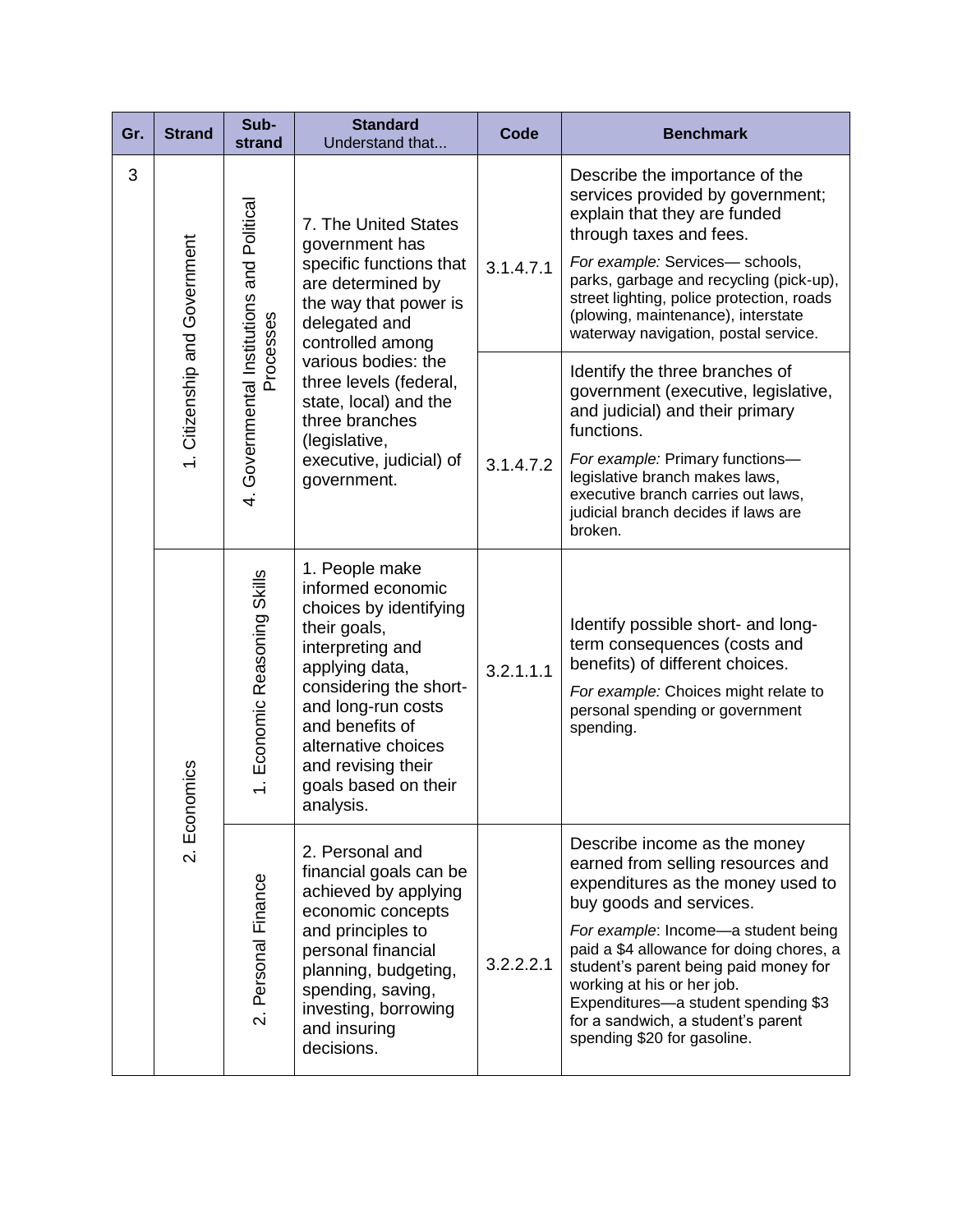| Gr. | <b>Strand</b>                        | Sub-<br>strand                    | <b>Standard</b><br>Understand that                                                                                                                                                                             | Code      | <b>Benchmark</b>                                                                                                                                                                                                                                                                                                                                                                                                                                                                                                                                                                                            |
|-----|--------------------------------------|-----------------------------------|----------------------------------------------------------------------------------------------------------------------------------------------------------------------------------------------------------------|-----------|-------------------------------------------------------------------------------------------------------------------------------------------------------------------------------------------------------------------------------------------------------------------------------------------------------------------------------------------------------------------------------------------------------------------------------------------------------------------------------------------------------------------------------------------------------------------------------------------------------------|
| 3   |                                      |                                   | 5. Individuals,<br>businesses and<br>governments interact<br>and exchange goods,<br>services and                                                                                                               | 3.2.3.5.1 | Explain that producing any good or<br>service requires resources;<br>describe the resources needed to<br>produce a specific good or service;<br>explain why it is not possible to<br>produce an unlimited amount of a<br>good or service.                                                                                                                                                                                                                                                                                                                                                                   |
|     |                                      |                                   |                                                                                                                                                                                                                |           | For example: Contemporary<br>examples-Producing bread requires<br>wheat (natural resource), an oven<br>(capital resource), a baker (human<br>resource); producing a haircut requires<br>water (natural resource), scissors or<br>clippers (capital resource), a barber<br>(human resource). Historical<br>examples-Building a pyramid requires<br>bricks made from mud and straw<br>(natural resources), carts (capital<br>resources), and workers (human<br>resources); making a dugout canoe<br>requires trees (natural resource), an<br>axe (capital resource), and skilled<br>workers (human resource). |
|     | Economics<br>$\overline{\mathsf{N}}$ | Fundamental Concepts<br>$\vec{S}$ | resources in different<br>ways and for different<br>reasons; interactions<br>between buyers and<br>sellers in a market<br>determines the price<br>and quantity<br>exchanged of a good,<br>service or resource. | 3.2.3.5.2 | Explain that consumers have two<br>roles-as sellers of resources and<br>buyers of goods and services;<br>explain that producers have two<br>roles-as sellers of goods and<br>services and buyers of resources.<br>For example: Consumers-parents<br>work (sell their human resource<br>services) so they can buy food,<br>gasoline, electricity. Producers-a<br>business sells refrigerators and pays<br>for the resources (raw materials,<br>workers, and machines) required to<br>produce the refrigerators.                                                                                              |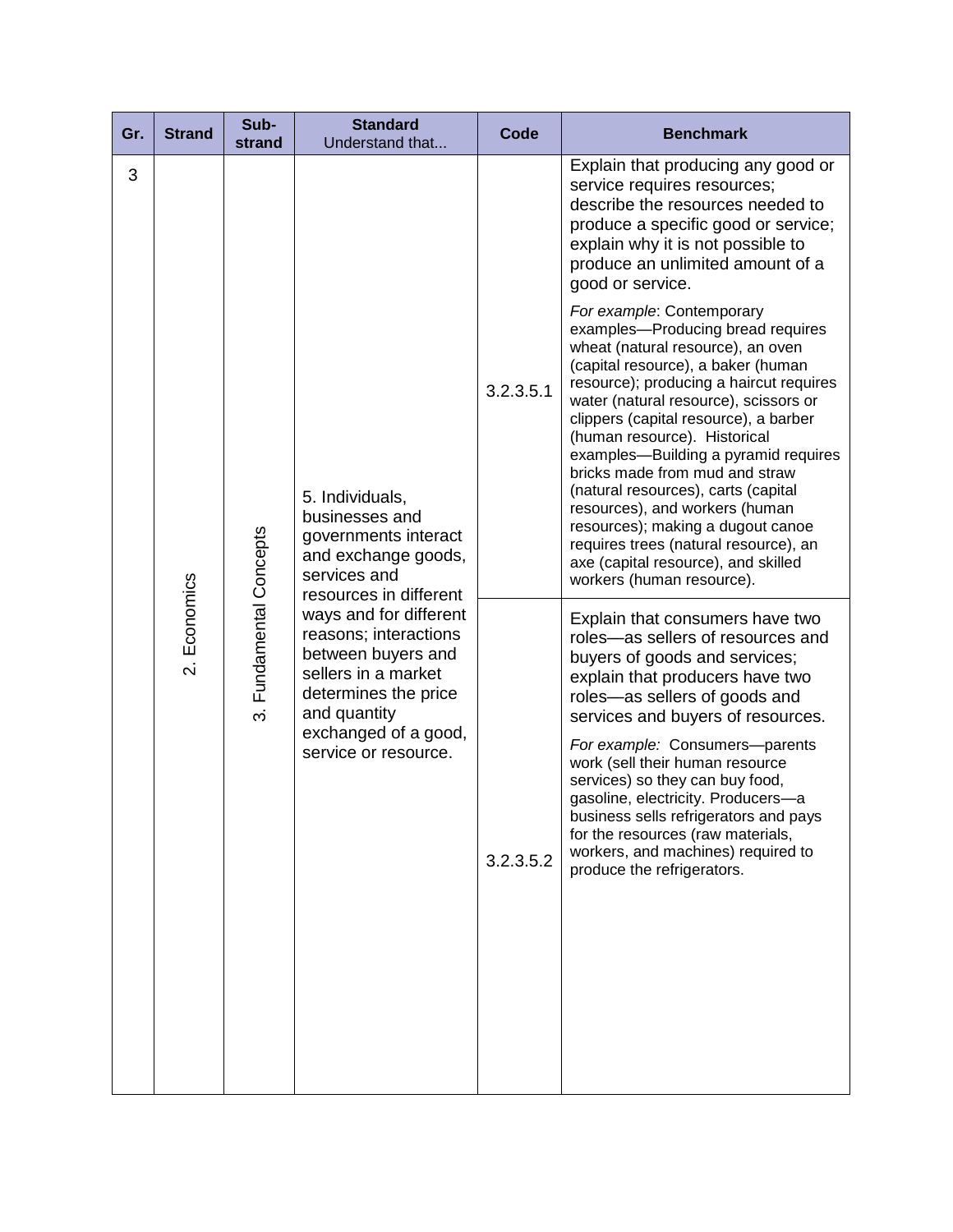| Gr. | <b>Strand</b>               | Sub-<br>strand       | <b>Standard</b><br>Understand that                                                                                                                                | <b>Code</b> | <b>Benchmark</b>                                                                                                                                                                                                                                                                                                                                                                                                                                                                                                                                                                           |
|-----|-----------------------------|----------------------|-------------------------------------------------------------------------------------------------------------------------------------------------------------------|-------------|--------------------------------------------------------------------------------------------------------------------------------------------------------------------------------------------------------------------------------------------------------------------------------------------------------------------------------------------------------------------------------------------------------------------------------------------------------------------------------------------------------------------------------------------------------------------------------------------|
| 3   | Geography<br>$\dot{\infty}$ | 1. Geospatial Skills | 1. People use<br>geographic<br>representations and<br>geospatial<br>technologies to<br>acquire, process and<br>report information<br>within a spatial<br>context. | 3.3.1.1.1   | Use maps and concepts of location<br>(relative location words and<br>cardinal and intermediate<br>directions) to describe places in<br>one's community, the state of<br>Minnesota, the United States or the<br>world.<br>For example: Relative location words-<br>close to, above, bordering. Description<br>using relative location words-"Our<br>school is across from the post office."<br>Description using cardinal directions-<br>"Mexico is south of the United States."<br>Description using intermediate<br>directions-"Hawaii is southwest of the<br>continental United States." |
|     |                             |                      |                                                                                                                                                                   | 3.3.1.1.2   | Create and interpret simple maps<br>of places around the world, local to<br>global; incorporate the "TODALS"<br>map basics, as well as points, lines<br>and colored areas to display spatial<br>information.<br>For example: Global places-country,<br>continent, ocean. "TODALS" map<br>basics-title, orientation, date, author,<br>legend (key), and scale. Local<br>places-city, village. Spatial<br>information-cities, roads, boundaries,<br>bodies of water, regions.                                                                                                                |
|     | 3. Geography                | 3. Human Systems     | 6. Geographic factors<br>influence the<br>distribution, functions,<br>growth and patterns<br>of cities and human<br>settlements.                                  | 3.3.3.6.1   | Identify landforms and patterns in<br>population; explain why human<br>populations are unevenly<br>distributed around the world.<br>For example: Mountainous and arid<br>places tend to have less population<br>than coastal places.                                                                                                                                                                                                                                                                                                                                                       |
|     |                             |                      | 8. Processes of<br>cooperation and<br>conflict among<br>people influence the<br>division and control of<br>the earth's surface.                                   | 3.3.3.8.1   | Identify physical and human<br>features that act as boundaries or<br>dividers; give examples of<br>situations or reasons why people<br>have made or used boundaries.<br>For example: Physical features-<br>mountains, rivers, bodies of water.<br>Human-made features-fences,                                                                                                                                                                                                                                                                                                              |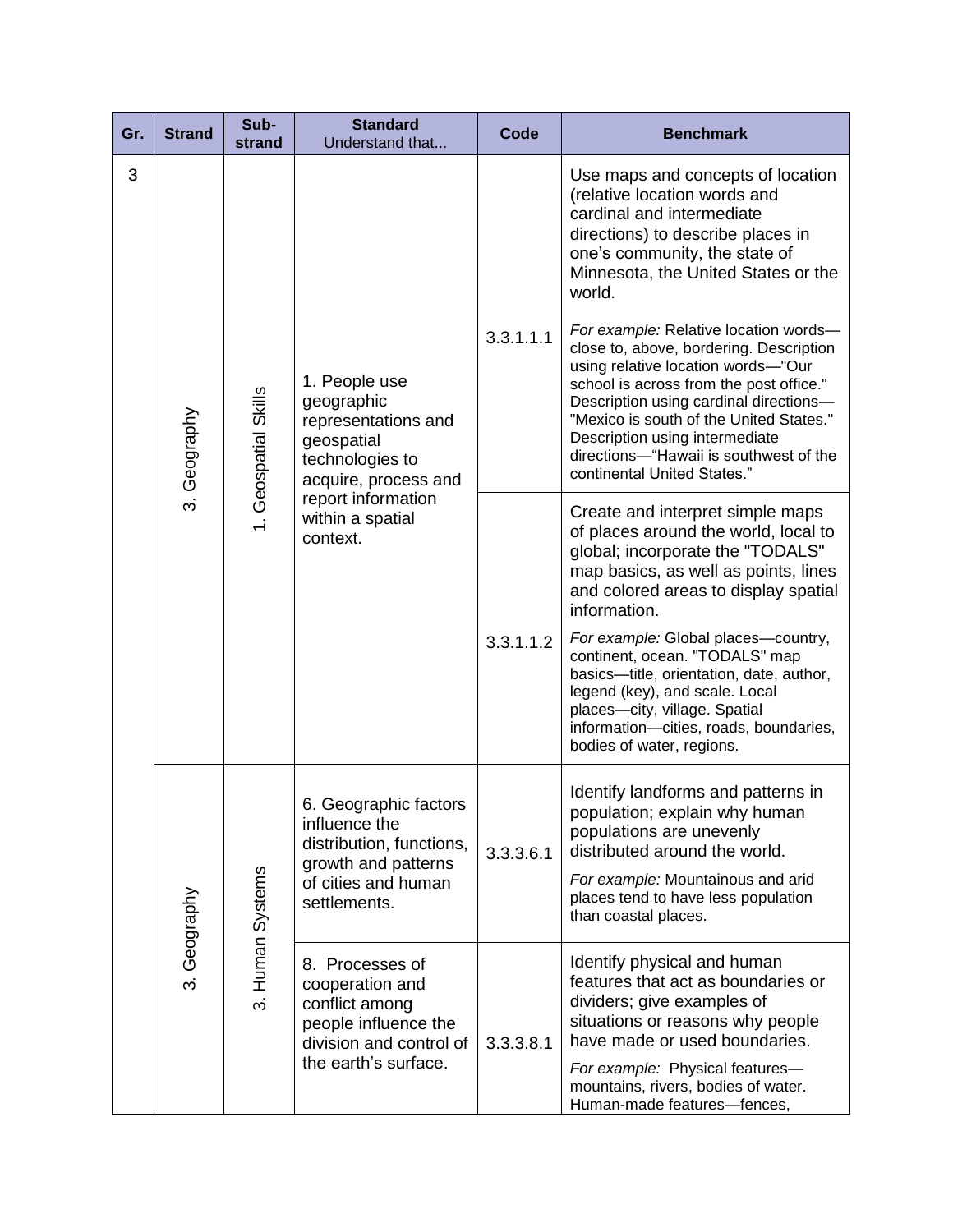| Gr. | <b>Strand</b> | Sub-<br>strand                | <b>Standard</b><br>Understand that                                                                                                                                                                              | Code      | <b>Benchmark</b>                                                                                                                                                                                                                                                                                                                                    |
|-----|---------------|-------------------------------|-----------------------------------------------------------------------------------------------------------------------------------------------------------------------------------------------------------------|-----------|-----------------------------------------------------------------------------------------------------------------------------------------------------------------------------------------------------------------------------------------------------------------------------------------------------------------------------------------------------|
|     |               |                               |                                                                                                                                                                                                                 |           | hedges, political boundaries.                                                                                                                                                                                                                                                                                                                       |
| 3   | 4. History    | 1. Historical Thinking Skills | 1. Historians<br>generally construct<br>chronological<br>narratives to<br>characterize eras and<br>explain past events<br>and change over<br>time.                                                              | 3.4.1.1.1 | Reference different time periods<br>using correct terminology, including<br>the terms decade, century and<br>millennium.                                                                                                                                                                                                                            |
|     |               |                               |                                                                                                                                                                                                                 | 3.4.1.1.2 | Create timelines of important<br>events in three different time<br>scales-decades, centuries and<br>millennia.                                                                                                                                                                                                                                      |
|     |               |                               | 2. Historical inquiry is<br>a process in which<br>multiple sources and<br>different kinds of<br>historical evidence<br>are analyzed to draw<br>conclusions about<br>how and why things<br>happened in the past. | 3.4.1.2.1 | Examine historical records, maps<br>and artifacts to answer basic<br>questions about times and events<br>in history, both ancient and more<br>recent.                                                                                                                                                                                               |
|     |               |                               |                                                                                                                                                                                                                 |           | For example: Historical records-<br>photos, oral histories, diaries or<br>journals, textbooks, library books.<br>Artifacts-art, pottery, baskets, jewelry,<br>tools. Basic historical questions-<br>What happened? When did it happen?<br>Who was involved? How and why did it<br>happen? How do we know what<br>happened? What effect did it have? |
|     |               |                               |                                                                                                                                                                                                                 | 3.4.1.2.2 | Compare and contrast two different<br>accounts of an event.<br>For example: Event-a playground<br>conflict, current event, historic event.                                                                                                                                                                                                          |
|     |               |                               |                                                                                                                                                                                                                 |           | Compare and contrast various<br>ways that different cultures have<br>expressed concepts of time and<br>space.                                                                                                                                                                                                                                       |
|     |               |                               |                                                                                                                                                                                                                 | 3.4.1.2.3 | For example: Calendar systems-Sun<br>dial, Chinese, Hindu, Mayan or Aztec,<br>Hebrew and Islamic calendars, Dakota<br>or Anishinaabe seasonal cycles. Visual<br>representations of location and spatial<br>information-Chinese "Jingban<br>Tianwen Quantu" map, Ptolemic maps,<br>Islamic maps by Muhammad al-Idrisi,                               |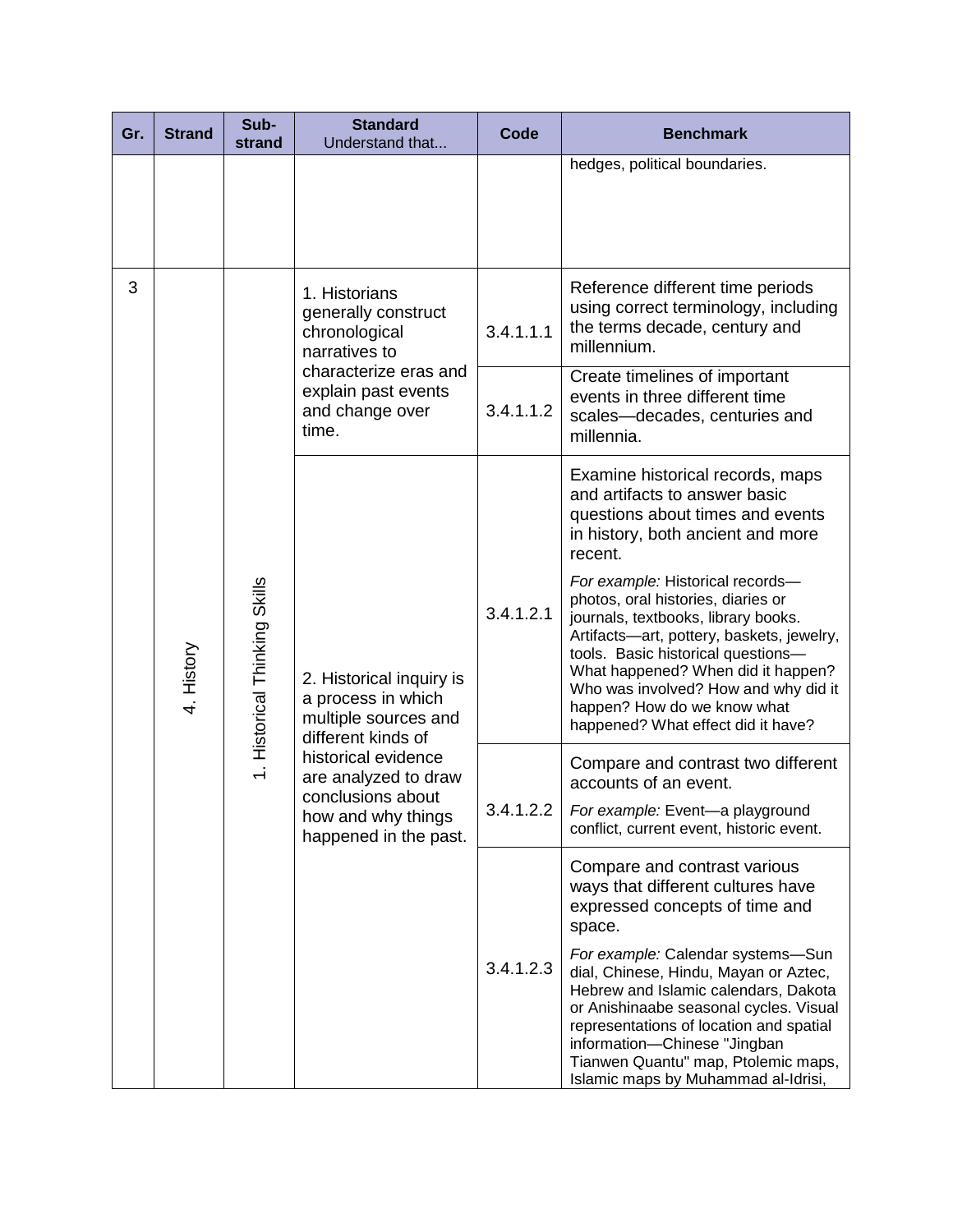| Gr. | <b>Strand</b> | Sub-<br>strand                                   | <b>Standard</b><br>Understand that                                                                                                                                                                                                                                               | Code      | <b>Benchmark</b>                                                                                                                                                                                                                                                                                                                                                                                                                                                            |
|-----|---------------|--------------------------------------------------|----------------------------------------------------------------------------------------------------------------------------------------------------------------------------------------------------------------------------------------------------------------------------------|-----------|-----------------------------------------------------------------------------------------------------------------------------------------------------------------------------------------------------------------------------------------------------------------------------------------------------------------------------------------------------------------------------------------------------------------------------------------------------------------------------|
|     |               |                                                  |                                                                                                                                                                                                                                                                                  |           | Polynesian stick and reed maps.                                                                                                                                                                                                                                                                                                                                                                                                                                             |
| 3   | 4. History    | 1. Historical Thinking<br>Skills                 | 3. Historical events<br>have multiple causes<br>and can lead to<br>varied and<br>unintended<br>outcomes.                                                                                                                                                                         | 3.4.1.3.1 | Explain how an invention of the<br>past changed life at that time,<br>including positive, negative and<br>unintended outcomes.<br>For example: Inventions-Roman<br>aqueducts, Chinese compass,<br>cuneiform.                                                                                                                                                                                                                                                                |
|     |               | Peoples, Cultures and Change<br><b>Over Time</b> | 5. History is made by<br>individuals acting<br>alone and collectively<br>to address problems<br>in their communities,<br>state, nation and<br>world.                                                                                                                             | 3.4.2.5.1 | Identify examples of individuals or<br>groups who have had an impact on<br>world history; explain how their<br>actions helped shape the world<br>around them.<br>For example: Individuals-Alexander<br>the Great, Cleopatra, Chinggis Khan,<br>Kemal Ataturk, Mohandas Gandhi,<br>Nelson Mandela, Vang Pao,<br>Muhammad Yunus, Aung San Suu Kyi.<br>Groups might include ethnic or cultural<br>groups, religious groups, political                                          |
|     |               | $\overline{\mathsf{N}}$<br>3. World History      | 7. The emergence of<br>domestication and<br>agriculture facilitated<br>the development of<br>complex societies<br>and caused far-<br>reaching social and<br>cultural effects. (Early<br>Civilizations and the<br><b>Emergence of Pastoral</b><br>Peoples: 8000 BCE-<br>2000 BCE) | 3.4.3.7.1 | groups.<br>Explain how the environment<br>influenced the settlement of ancient<br>peoples in three different regions of<br>the world. (Early Civilizations and the<br>Emergence of Pastoral Peoples: 8000<br><b>BCE-2000 BCE)</b><br>For example: Civilizations from the<br>Mediterranean region-Nile River<br>Valley. Civilizations from Asia-Sumer<br>(Iraq), Indus Valley, Yellow River<br>Valley. Civilizations from the<br>Americas-Norte Chico/Supe Valley<br>(Peru). |
|     |               |                                                  | 8. The development<br>of interregional<br>systems of<br>communication and<br>trade facilitated new<br>forms of social<br>organization and new<br>belief systems.                                                                                                                 | 3.4.3.8.1 | Identify methods of communication<br>used by peoples living in ancient<br>times in three different regions of<br>the world. (Classical Traditions, Belief<br>Systems and Giant Empires: 2000<br>BCE-600 CE)<br>For example: Methods of<br>communication-signal fires on the                                                                                                                                                                                                 |